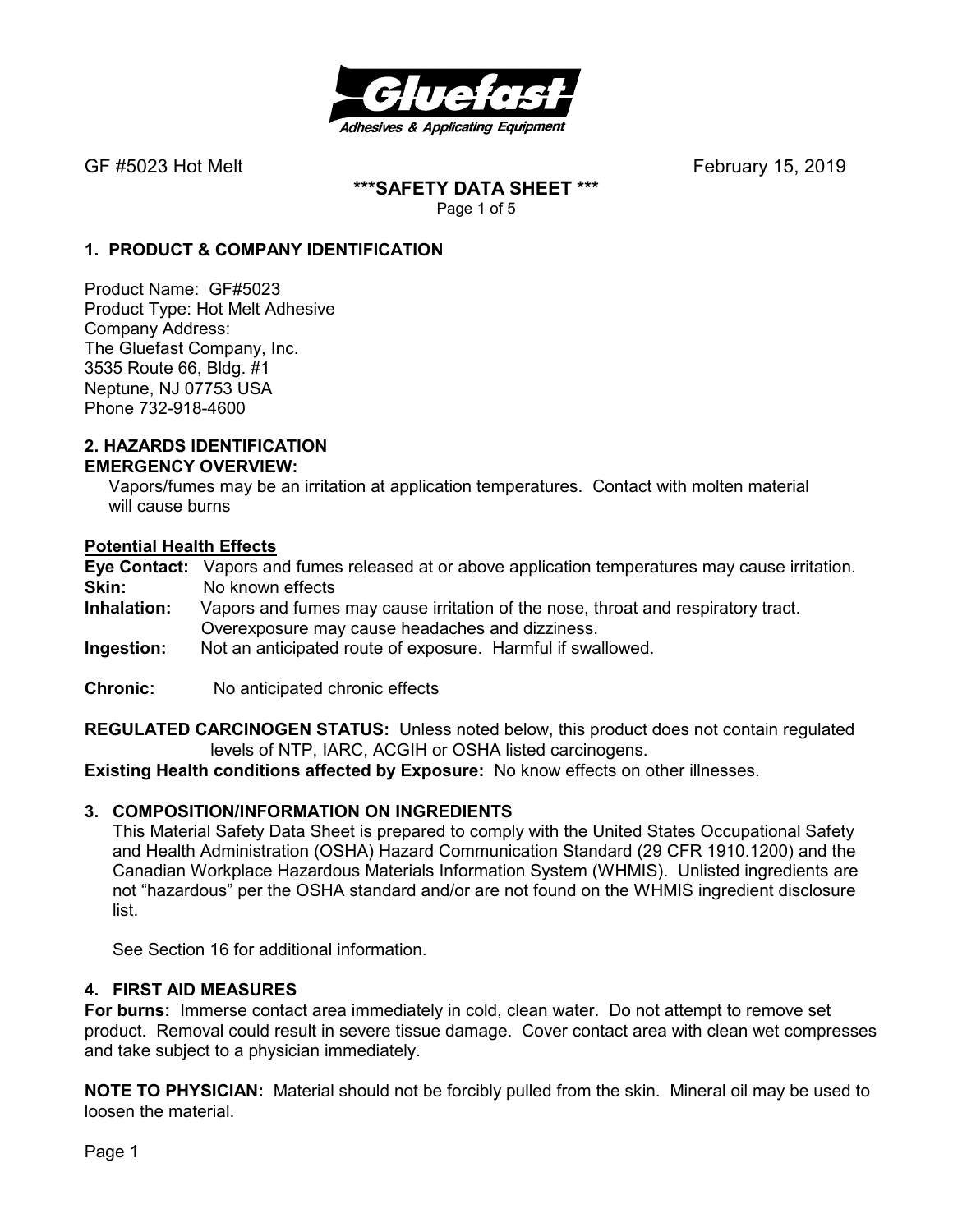

# **\*\*\*SAFETY DATA SHEET \*\*\***

Page 2 of 5

**If vapors inhaled:** Remove subject to fresh air. If breathing is difficult, give oxygen. If not breathing, give artificial respiration. Call a physician if symptoms persist.

**If Ingested:** If person can swallow, give one glass of water or milk. Do not induce vomiting. Get immediate medical attention. Never give anything by mouth to an unconscious person.

# **5. FIRE FIGHTING MEASURES**

 **Flash point/method:** Greater than 400 degrees F / Cleveland (204°C)

 **Upper Explosive Limit/Lower Explosive Limit:** Not Applicable

 **Auto-ignition Temperature:** Not Applicable

 **Appropriate Extinguishers:** Carbon dioxide, dry chemical, chemical foam, or water fog. Using a direct, straight water stream may tend to spread a fire.

 **Special Fire Fighting Procedures:** Avoid using direct straight water stream on molten material to reduce splattering and spreading of the fire.

 **Unusual Fire and Explosion Hazards:** None known.

 **Hazardous Combustion product:** Incomplete combustion can yield low molecular weight hydrocarbons, carbon monoxide.

### **6. ACCIDENTAL RELEASE MEASURES**

 **Spill or leak procedures:** Allow to solidify at room temperature, scrape up and place in disposal container.

# **7. HANDLING AND STORAGE**

Keep product dry. Consult the Technical Data Sheet for specific storage instructions.

### **8. EXPOSURE CONTROLS/PERSONAL PROTECTION**

**Eye protection:** Wear safety glasses to reduce the potential for eye contact; a face shield is appropriate if splashing is likely. Have eyewashes available where eye contact can occur.

**Skin protection:** At elevated temperatures prevent contact by wearing thermally protective gloves and a long sleeved shirt. Provide a cold water source for burn treatment.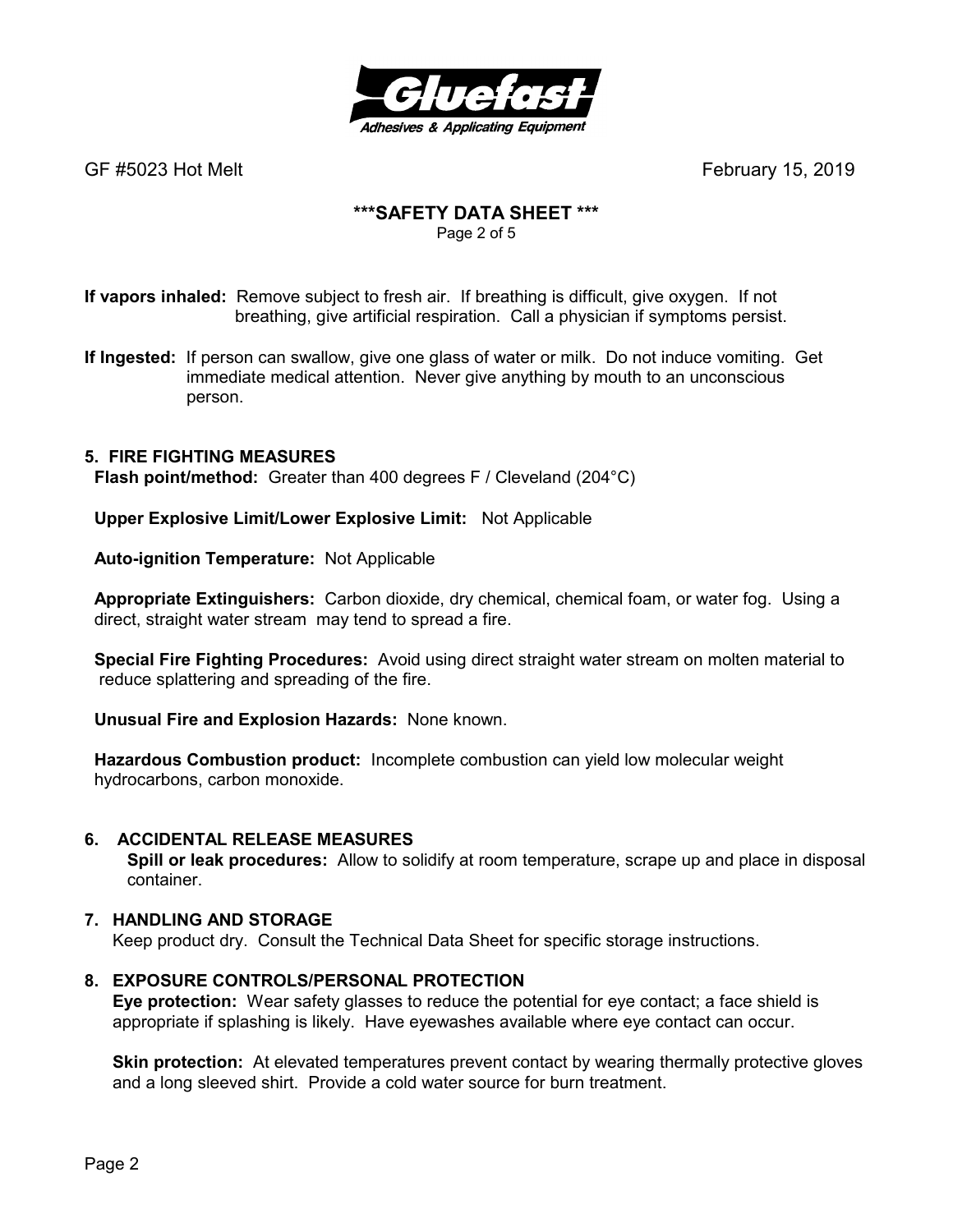

# **\*\*\*SAFETY DATA SHEET \*\*\***  Page 3 of 5

**Respiratory Protection:** Not normally required.Use NIOSH/MSHA approved respirator if conditions warrant.

**Ventilation:** Hot melts should be used with good ventilation. At the application temperature use of local exhaust over the pre-melting reservoir is encouraged.

# **9. PHYSICAL AND CHEMICAL PROPERTIES**

| <u>THI UIVAL AND VIILIMIVAL I INDI LINTILU</u> |                                                                                                                                                                                                                                                                     |
|------------------------------------------------|---------------------------------------------------------------------------------------------------------------------------------------------------------------------------------------------------------------------------------------------------------------------|
| <b>Physical state:</b>                         | Solid (as supplied)                                                                                                                                                                                                                                                 |
| Color:                                         | White                                                                                                                                                                                                                                                               |
| Odor:                                          | Slight Odor                                                                                                                                                                                                                                                         |
| <b>Specific gravity:</b>                       | Not established                                                                                                                                                                                                                                                     |
| % Solids by Weight                             | 100 %                                                                                                                                                                                                                                                               |
| pH:                                            | Not applicable (as supplied)                                                                                                                                                                                                                                        |
| <b>Boiling Range:</b>                          | Not applicable (as supplied)                                                                                                                                                                                                                                        |
| <b>Melting Point:</b>                          | 175-180°F                                                                                                                                                                                                                                                           |
| <b>Vapor Pressure:</b>                         | Not established                                                                                                                                                                                                                                                     |
| Vapor density:                                 | Not applicable                                                                                                                                                                                                                                                      |
| <b>Evaporation rate:</b>                       | Not applicable                                                                                                                                                                                                                                                      |
| <b>Water/Oil Partition coefficient</b>         | Not established                                                                                                                                                                                                                                                     |
| <b>VOC content:</b>                            | No levels of volatile organic compound emissions are<br>expected at ambient temperature and pressure. Low<br>molecular weight hydrocarbons may be emitted at<br>application temperature. Emissions data is best<br>developed by monitoring actual plant conditions. |
| <b>10. STABILITY AND REACTIVITY DATA</b>       |                                                                                                                                                                                                                                                                     |
| <b>Stability:</b>                              | Stable                                                                                                                                                                                                                                                              |
| Incompatibility                                | Not established                                                                                                                                                                                                                                                     |
| <b>Hazardous Decomposition:</b>                | Not established                                                                                                                                                                                                                                                     |
| <b>Hazardous Polymerization:</b>               | Will not occur.                                                                                                                                                                                                                                                     |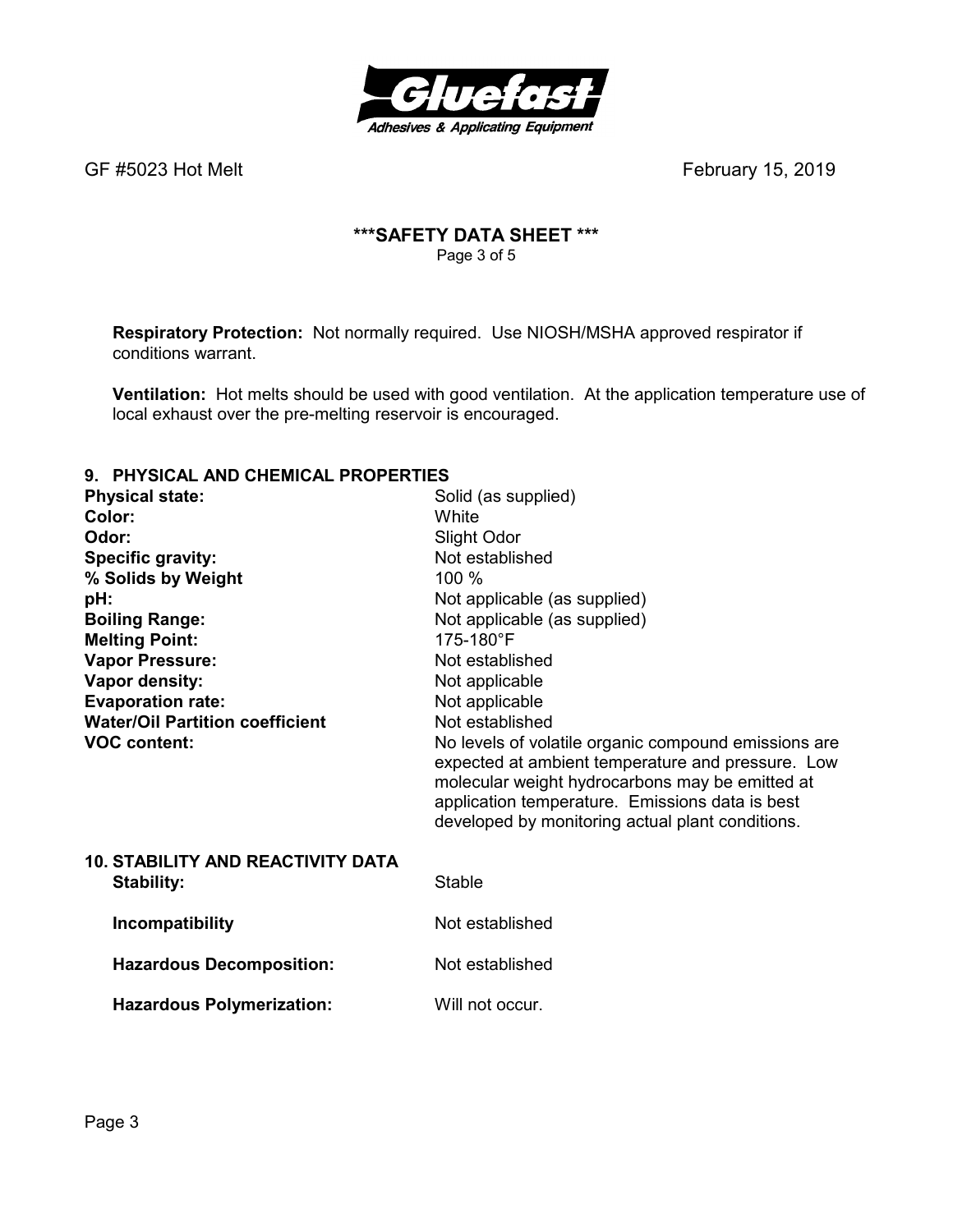

### **\*\*\*SAFETY DATA SHEET \*\*\***  Page 4 of 5

#### **11. TOXICOLOGICAL INFORMATION**  No data available

# **12. ECOLOGICAL INFORMATION**

No data available

## **13. DISPOSAL CONSIDERATIONS**

**To the best of our knowledge, this product does not meet the definition of hazardous waste under the U.S. EPA Hazardous Waste Regulation 40 CFR 261. Dispose of in an approved landfill. Consult your state, local or provincial authorities and your local waste vendor for more restrictive requirements.** 

### **14. TRANSPORT INFORMATION**

UNITED STATES DEPARTMENT OF TRANSPORTATION (DOT)

Dot Proper Shipping Name: NOT REGULATED

 It is our opinion that the information provided here may be used to transport this product in compliance with Canadian Transportation of Dangerous Goods.